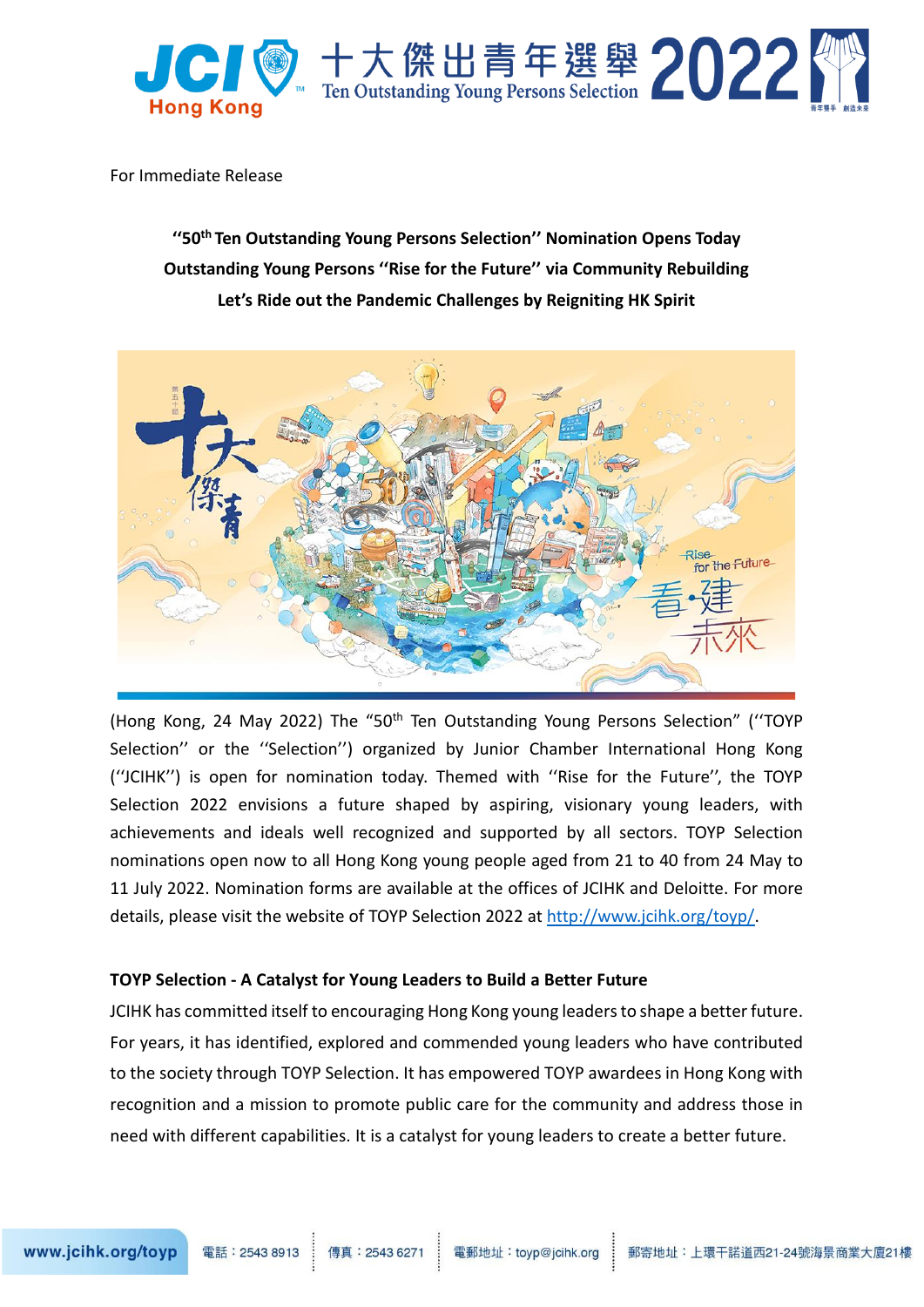

# **For the Past 50 Years, TOYP Selection has Served as the Cradle of Nurturing Industry Leaders**

**Ms. Karen YEUNG, JCIHK National President, said,** ''For more than 50 years, we have laid our faith in a ''Future in Youth's Hands''. As the cradle of nurturing industry leaders, TOYP Selection has empowered 389 young leaders from five major categories. These leaders have continued to contribute to the society and create stories of ''Empowerment'' for Hong Kong. TOYP Selection this year takes a greater significance as it takes place at a time when Hong Kong young people face unprecedented challenges in the pandemic with great uncertainties ahead. Facing the seemingly uncertain future, we hope to strengthen the confidence of young people in Hong Kong under the theme of ''Rise for the Future''. Under the leadership of TOYP Awardees, we hope to bring a ray of hope to Hong Kong and help rebuild our city. TOYP Selection has recognized various Hong Kong leaders that have gone above and beyond for the society, may it be well-known personnel or hidden heroes. I hereby encourage everyone to nominate outstanding young persons around you through the Selection.''

The Selection Consultant of TOYP Selection 2022 is Deloitte, with Mr. Patrick TSANG, CEO of Deloitte China, as one of the officiating guests. The Judging Panel of the TOYP Selection includes the Chief Judge, Dr. KO Wing Man, GBS, BBS, JP, former Secretary for Food and Health of HKSAR. Other panel members include Prof. Caejer K.C. CHAN, GBS, JP, the former Secretary for Financial Services and the Treasury of HKSAR, Dr. LAM Tai Fai, SBS, BBS, JP, Member of the National Committee of the Chinese People's Political Consultative Conference, Dr. Carlye W. L. TSUI, BBS, MBE, JP, Chief Operating Officer of The Hong Kong Institute of Directors, and Dr. Alan LAM, an entrepreneur specialized in scientific research and development. All nominations are first screened by the Selection Consultant. Shortlisted candidates will be interviewed by the Judging Panel. The Judging Panel will select this year's TOYP Awardees based on the candidates' outstanding performances in their working and professional areas, as well as their contributions to the society.

**Dr. KO Wing Man, GBS, BBS, JP, said**, ''I am honored to be the Chief Judge of TOYP Selection this year. With a vision of ''Future in Youth's Hands'', numerous young leaders have been commended for their significant contributions to Hong Kong over the past 50 editions of the Selection. The Selection has expanded the horizon of the younger generations in Hong Kong and inspired them to co-create a better Hong Kong. We will adhere to our attitude of being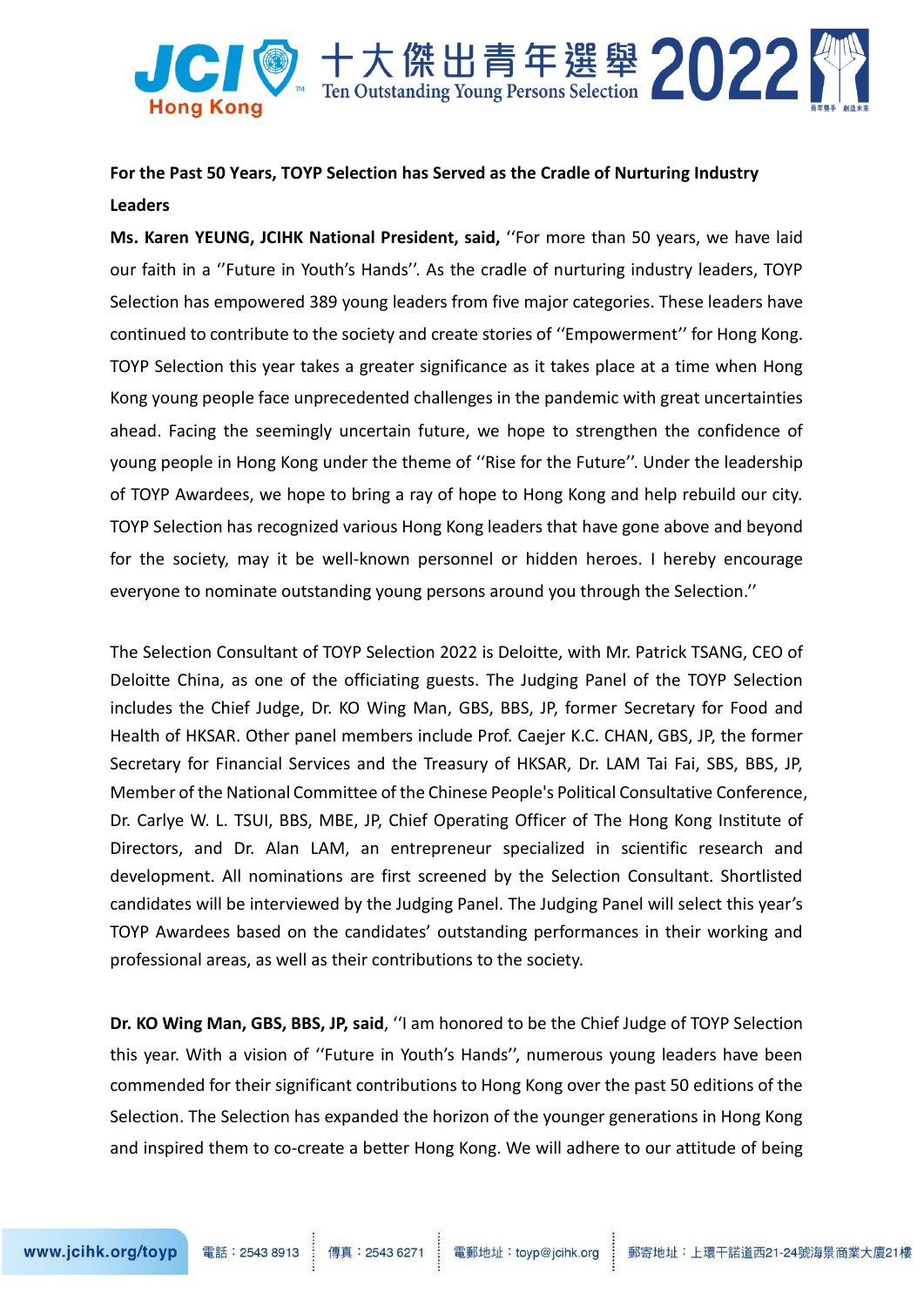

professional, independent, equitable and fair to select TOYP Awardees this year based on the evaluation criteria and guidelines of JCIHK.''

**Deloitte China Chief Executive Officer Patrick TSANG said,** "The mission of TOYP Selection to support outstanding talent aligns with Deloitte's commitment to talent development based on a 'people first' approach. In October November 2021, Deloitte announced the launch of 'INspire HK' strategy to invest HKD1 billion over the next three years into the transformation of our Hong Kong practice and talent development. It is a great honor to be invited to be this year's selection consultant and our collaboration in 2022 is especially meaningful, as this year also marks Deloitte's monumental 50th anniversary in Hong Kong. Talent is an engine of innovation and sustainable growth, and what we would like to see in candidates is a forward-thinking mindset, creativity, and dedication to building a better future for our city. We will continue to work with various sectors of the society to support the development of the next generation of talent and contribute toward Hong Kong's continued success and developments." Deloitte China, being the Selection Consultant of TOYP Selection, will adhere to the principle of JCIHK to select young leaders that have the courage to take up responsibilities, with perseverance and faith.

# **Past TOYP Awardees Shared Life Experiences to Encourage Young Leaders to Ride Out of the Pandemic Challenges**

The Kick-off Ceremony of TOYP Selection 2022 was held online and offline simultaneously. It was the first time for JCIHK to support a TEDx talk as a partner. Distinguished speakers such as Mr. Francis NGAI, 2011 TOYP Awardee, "The Father of Social Enterprises" and Founder of SVhk, Mr. Jason YIP, 2018 TOYP Awardee and Chief Operating Officer of MWYO and Mr. Pasu NG, 2019 TOYP Awardee and Registered Embalmer & Mortician shared their views towards what may help us ''Rise for the Future'' with nearly 300 audience. It also marked the first time for the organizer to invite Mr. Lance LAU, a 13-year-old Activist of Climate and Environmental Actions to rethink the current situation as a pillar of tomorrow, calling for individual actions to address the impending issue of global warming. From the perspective of an individual to the next generation, Ms. Suki CHEUNG, Director of CN Logistics, reinterpreted about the implication of future from green solutions provided by a listed logistics company, while Ms. Elaine SHIU, a serial entrepreneur, encouraged young people to make use of technology and creativity to pursue their dreams, citing her experience in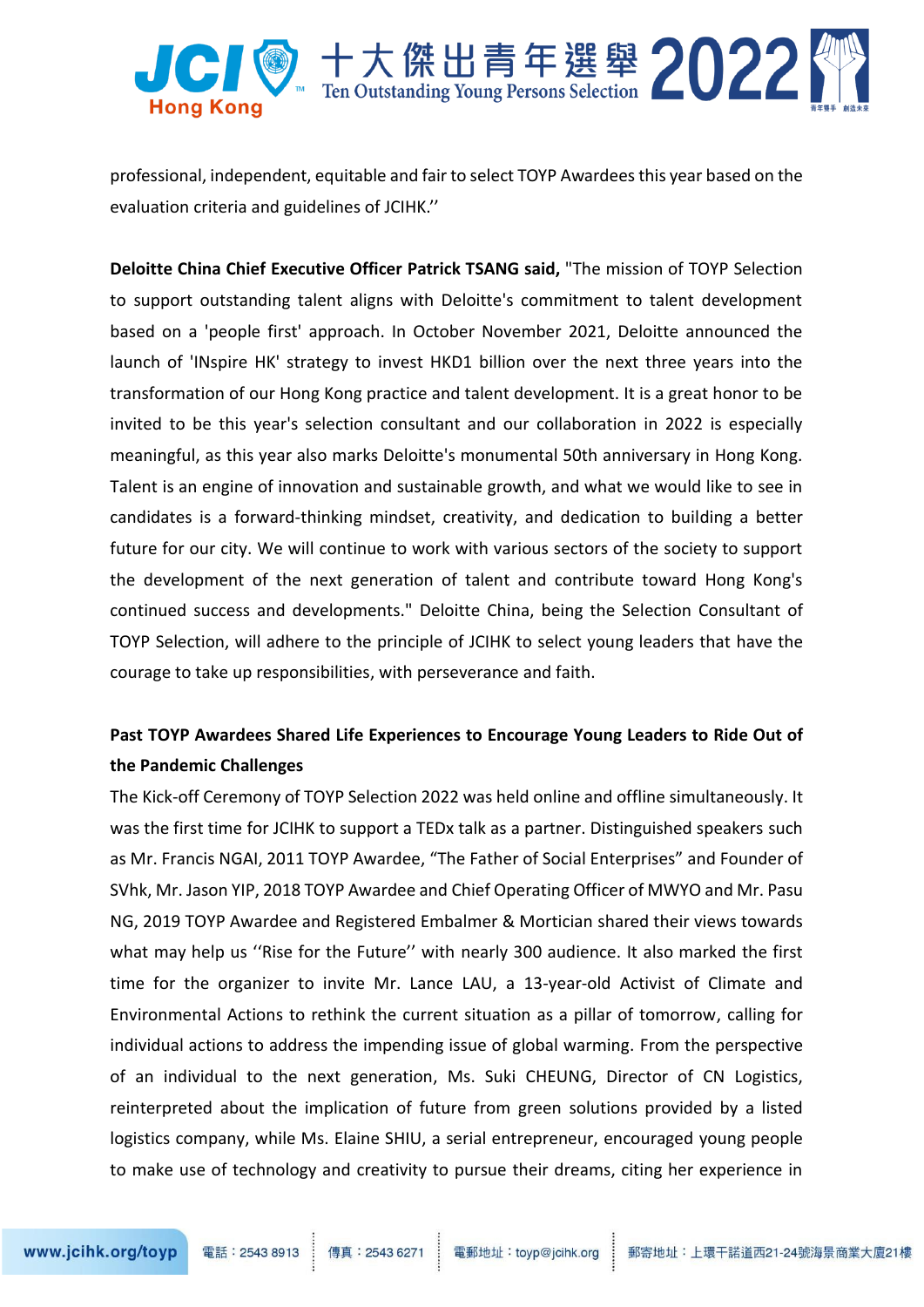

innovating the traditional jewellery industry. The program featured an interactive session hosted by 2018 TOYP Awardee Mr. Vivek Mahbubani to collect thoughts about the future from nearly 300 audience through online polling.

From sustainable development to cross-sector collaboration, from youth future, technology and innovation to parenting for the next generation, the talk inspired all sectors to see the challenges and opportunities in Hong Kong and the globe from different lens of perspective, encouraged each individual to make an impact and called for actions to tide over the odds in life through education, innovation and collaboration. With an unyielding Hong Kong spirit, a brighter future is right ahead of us.

### **Create a TOYP Think Tank to Advocate Youth Development Solutions**

Over the past 50 years, JCIHK has committed to showing the outstanding achievements of every young person through TOYP Selection. While Mr. John LEE, Chief Executive candidate of HKSAR said in his election manifesto to focus on youth development, JCIHK will continue to encourage young people to translate vision into actions, advocating proposals that support youth development by drawing wisdoms from TOYP Awardees whilst making ideas of young leaders heard. TOYP Awardees this year will keep promoting community participation to fulfil their roles of serving the society-on an ever-lasting mission to help shape the city's blueprint that guides us to the future.

**Ms. Naomi CHAN, TOYP Selection Chairman** added, ''While being ''Outstanding'' has many definitions to many in these 50 years, we see it synonymous to a timely response to ''Rise for the Future'', gathering diverse views to create cross-sector solutions at a time when the society needs these the most. The Future is Now, for all sectors of the society to nominate leaders that can inspire us to ride out of the pandemic challenge and ''Rise for the Future''.''

- End -

### **About TOYP Selection**

The TOYP Selection is a flagship project founded by JCIHK in 1970, and this year marks the 50th edition. The programme accepts nominations under five categories: "Civil and Social Services", "Commerce and Industry", "Education", "Performing Arts / Sports / Culture and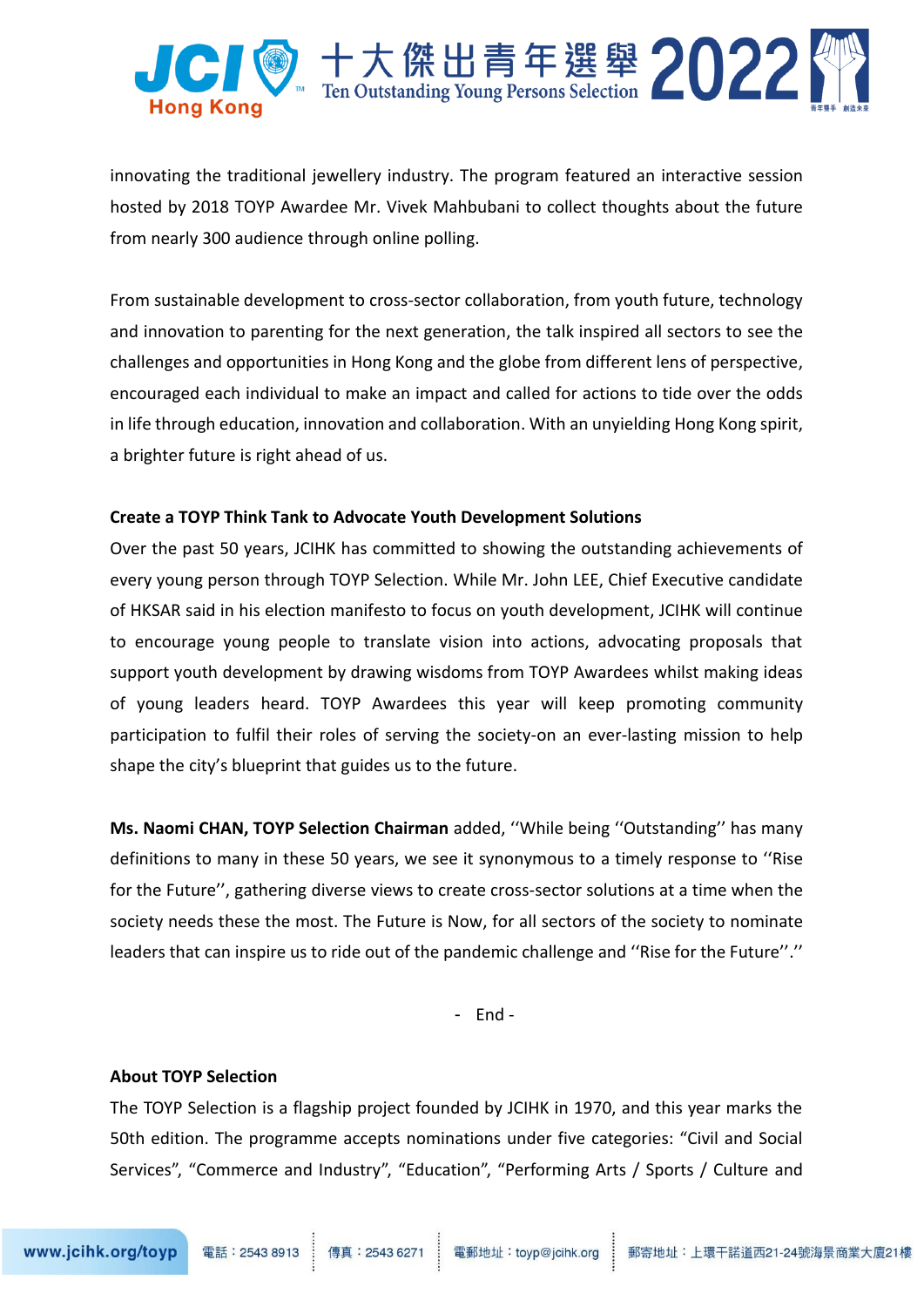

Arts" and "Professionals". As of today, 389 outstanding young persons from different sectors have been selected. Past awardees are elites from different industries, which includes Ms. LEE Lai Shan 李麗珊, a former World Champion and Olympic Gold Medal-winning Windsurfer (1996 TOYP Awardee), Mr. CHEUNG Hok Yau 張學友, an artist who is active in charity work (1999 TOYP Awardee), and Mr. Matthew LUI 呂宇俊, who scored zero in the HKCEE, and is now a passionate educator helping the youth at risk (2006 TOYP Awardee), Ms. LEE Wai-sze 李慧詩, a professional racing cyclist who earned the third Olympics medal for Hong Kong (2018 TOYP Awardee), Mr. Daniel CHAN 陳浩源, Hong Kong's first wheelchair badminton player (2019 TOYP Awardee), Mr. Pasu NG 伍桂麟, former manager of the Anatomy Laboratory of the Faculty of Medicine of CUHK (Senior Embalmer) (2019 TOYP Awardee) and Mr. Jeffrey ANDREWS, Hong Kong's first Indian social worker (2019 TOYP Awardee) and Ms. Stephanie AU 歐鎧淳, an Olympic swimmer (2020 TOYP Awardee).

#### **About JCIHK**

JCI Hong Kong (formerly named as "Hong Kong Junior Chamber") was inaugurated in 1950. It is affiliated with the worldwide youth leadership development organization- Junior Chamber International ("JCI").

JCIHK aims to provide different development and trainings to young people, so as to empower them with positive change. There are now approximately 2,000 members aged from 18 to 40, spanning 21 Chapters. Through organizing a great variety of meaningful projects to serve the community, members of JCI Hong Kong learn by doing and enhance their management skills and experience to prepare themselves for taking up leadership roles and contributing to a better community for Hong Kong (website: [www.jcihk.org\)](http://www.jcihk.org/)

For Media Inquiries, please contact Wasabi Creation Ltd.:

| Alison Ng                    | Joanne Wong                  |  |
|------------------------------|------------------------------|--|
| Tel: 2811 4900 / 6299 9545   | Tel: 2811 4900 / 9189 3134   |  |
| Email: alison@wasabic.com.hk | Email: joanne@wasabic.com.hk |  |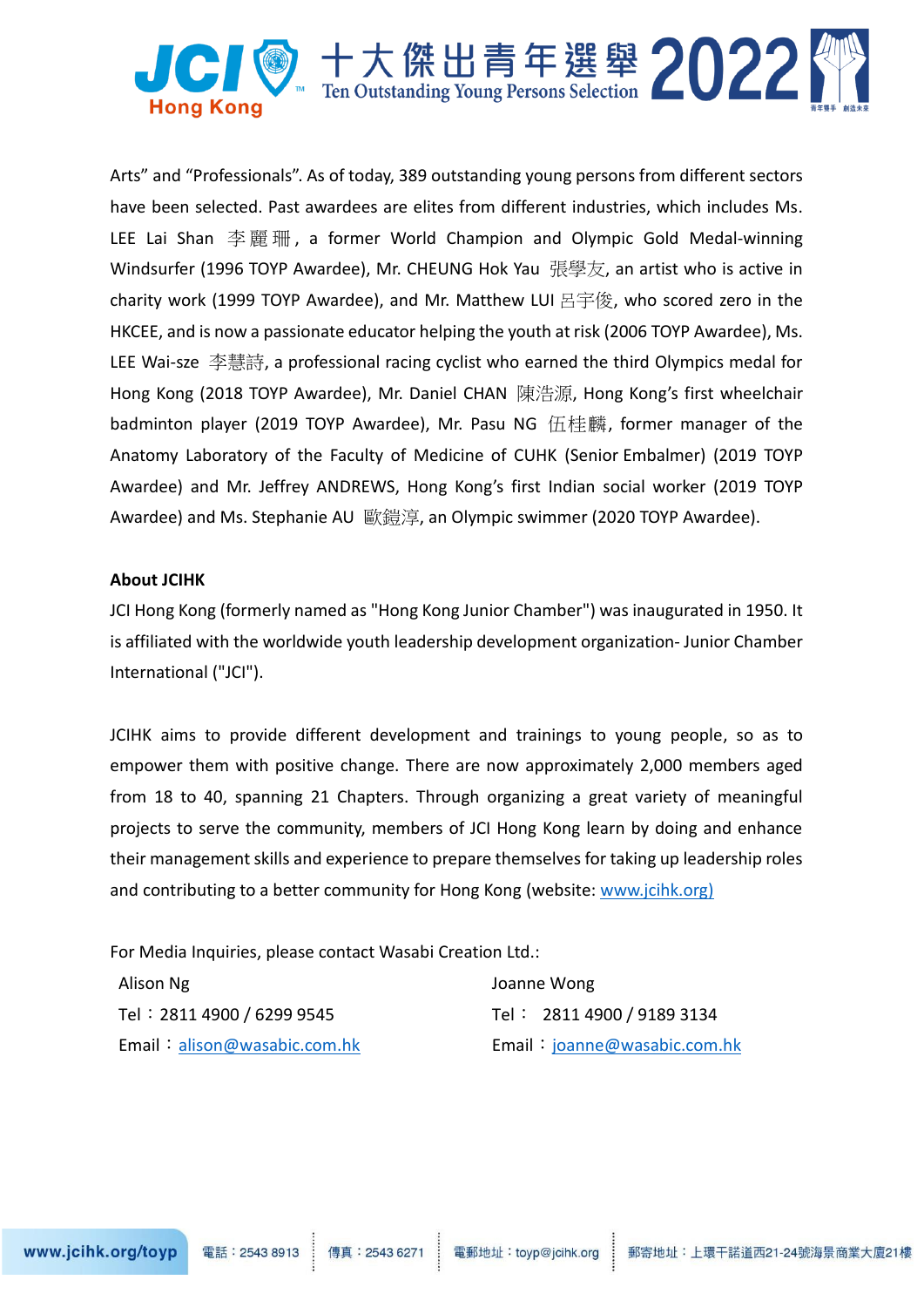

### "50<sup>th</sup> Ten Outstanding Young Persons Selection" Kick-off Ceremony Photos

| 提名期:2022<br>8748-7月11<br>2022<br>JCI 对 十大傑出青年選舉 2022 | Outstanding Young Persons<br>Ten<br>Selection 2022 organized by JCI Hong<br>Kong was officially launched today.<br>(From right) Ten Outstanding Young<br>Persons Selection Chairman Ms. Naomi<br>CHAN,<br>Outstanding<br>The<br>Young<br>Persons<br>Association Chairman Dr. Eugene CHAN,<br>SBS, BBS, JP,<br>Outstanding Young<br>Ten<br>Persons<br>Selection Chief Judge Dr. KO Wing Man,<br>GBS, BBS, JP,<br>JCI Hong Kong National President Ms.<br>Karen YEUNG,<br>Outstanding Young<br>Ten<br>Persons<br>Selection - Selection Consultant Mr.<br>Patrick TSANG Chief Executive Officer of<br>Deloitte China,<br>JCI Hong Kong National Immediate Past<br><b>President Ms. Winnie YEUNG</b> |
|------------------------------------------------------|--------------------------------------------------------------------------------------------------------------------------------------------------------------------------------------------------------------------------------------------------------------------------------------------------------------------------------------------------------------------------------------------------------------------------------------------------------------------------------------------------------------------------------------------------------------------------------------------------------------------------------------------------------------------------------------------------|
| ᄢᆏᆏ<br>NG SOON<br>JCI 7 十大傑出青年選舉 2022<br>off Comon   | Judging Panel Members that attended<br>"Ten<br>Outstanding<br>Young<br>Persons<br>Selection 2022" Kick-off Ceremony<br>(Right)<br>Dr. Carlye W. L. TSUI, BBS, MBE, JP<br>(Judge),<br>Dr. KO Wing Man, GBS, BBS, JP (Chief<br>Judge),<br>Prof. Ceajer K. C. CHAN, GBS, JP<br>(Judge),<br>Dr. Alan LAM (Judge)                                                                                                                                                                                                                                                                                                                                                                                     |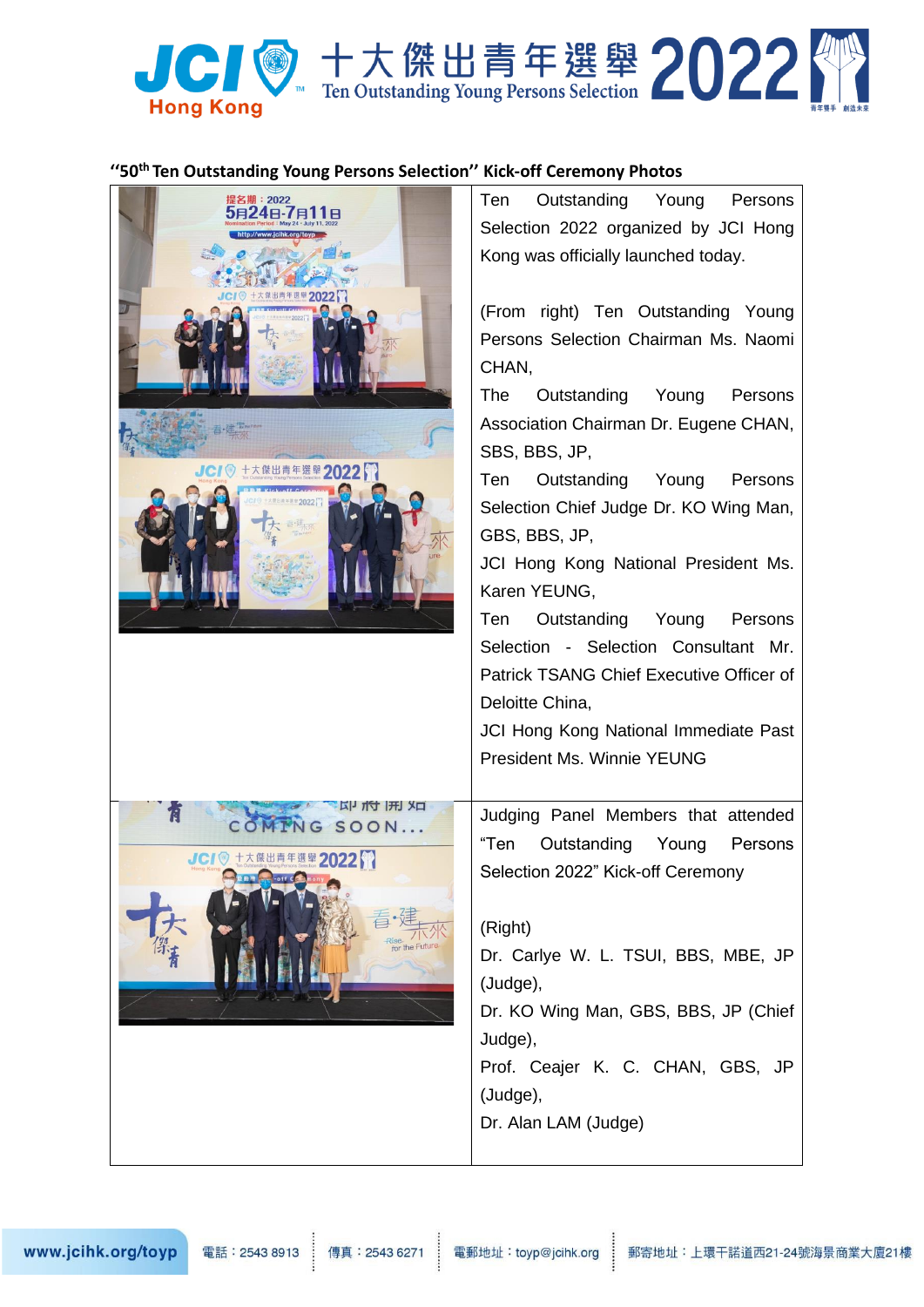

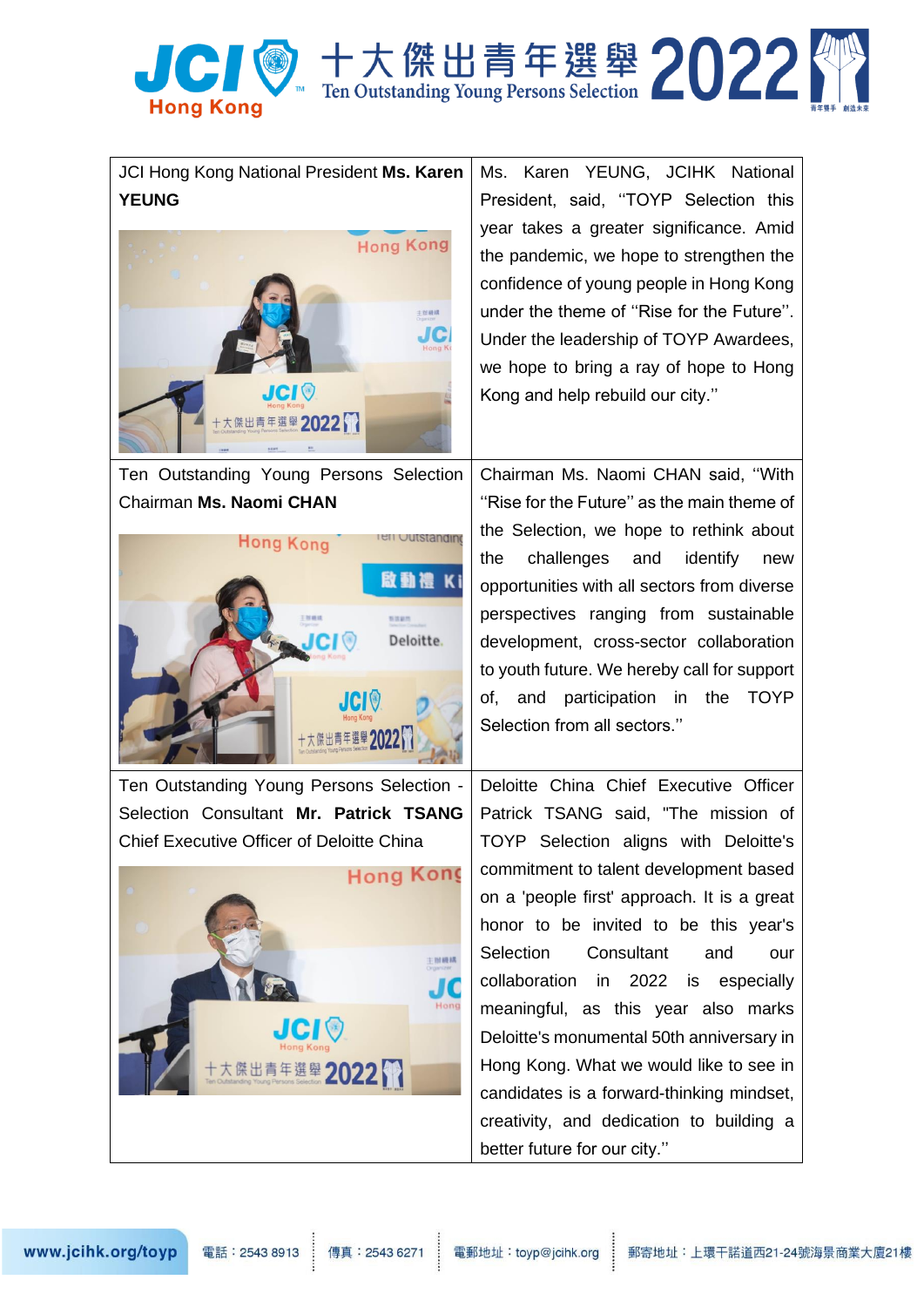

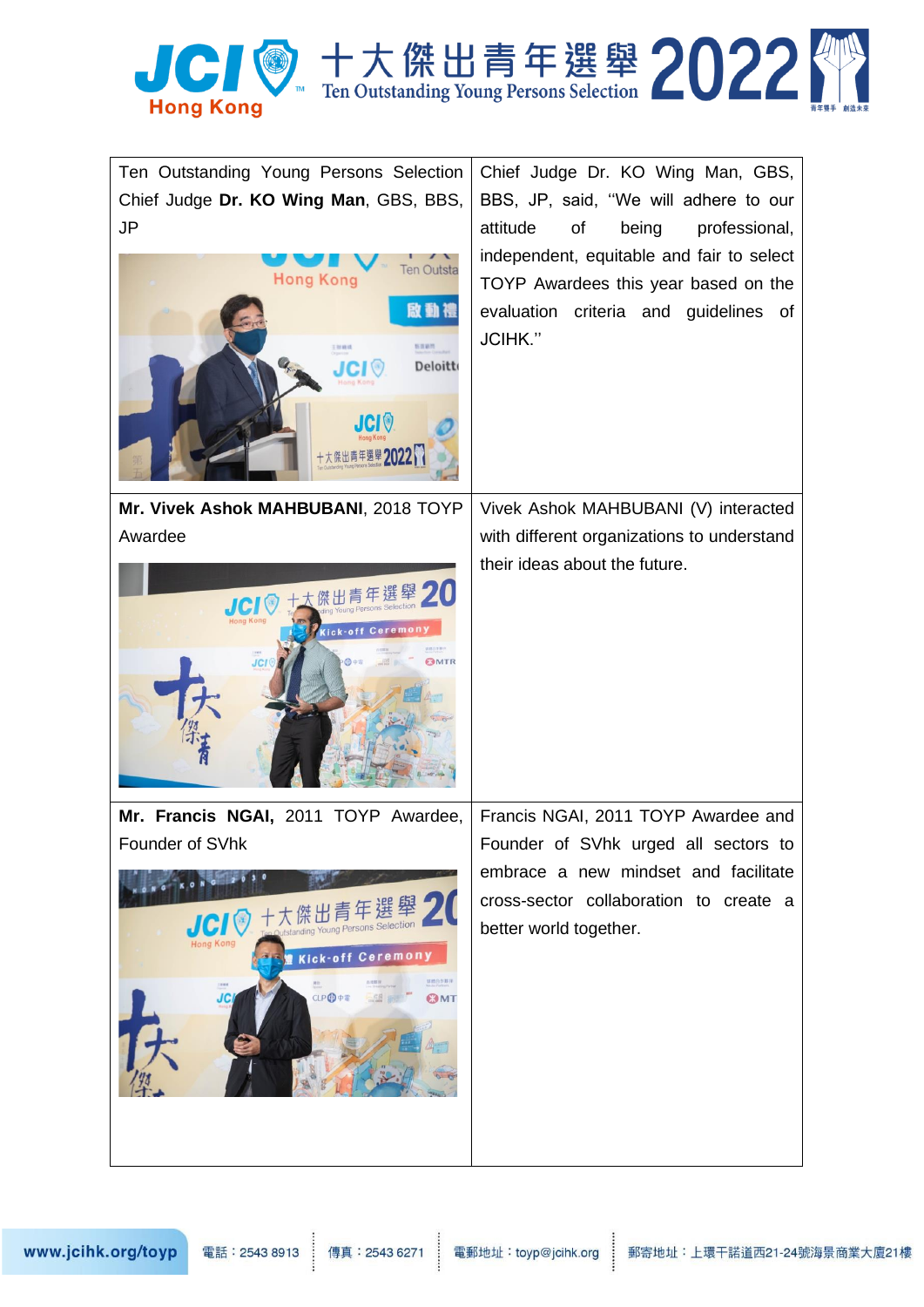